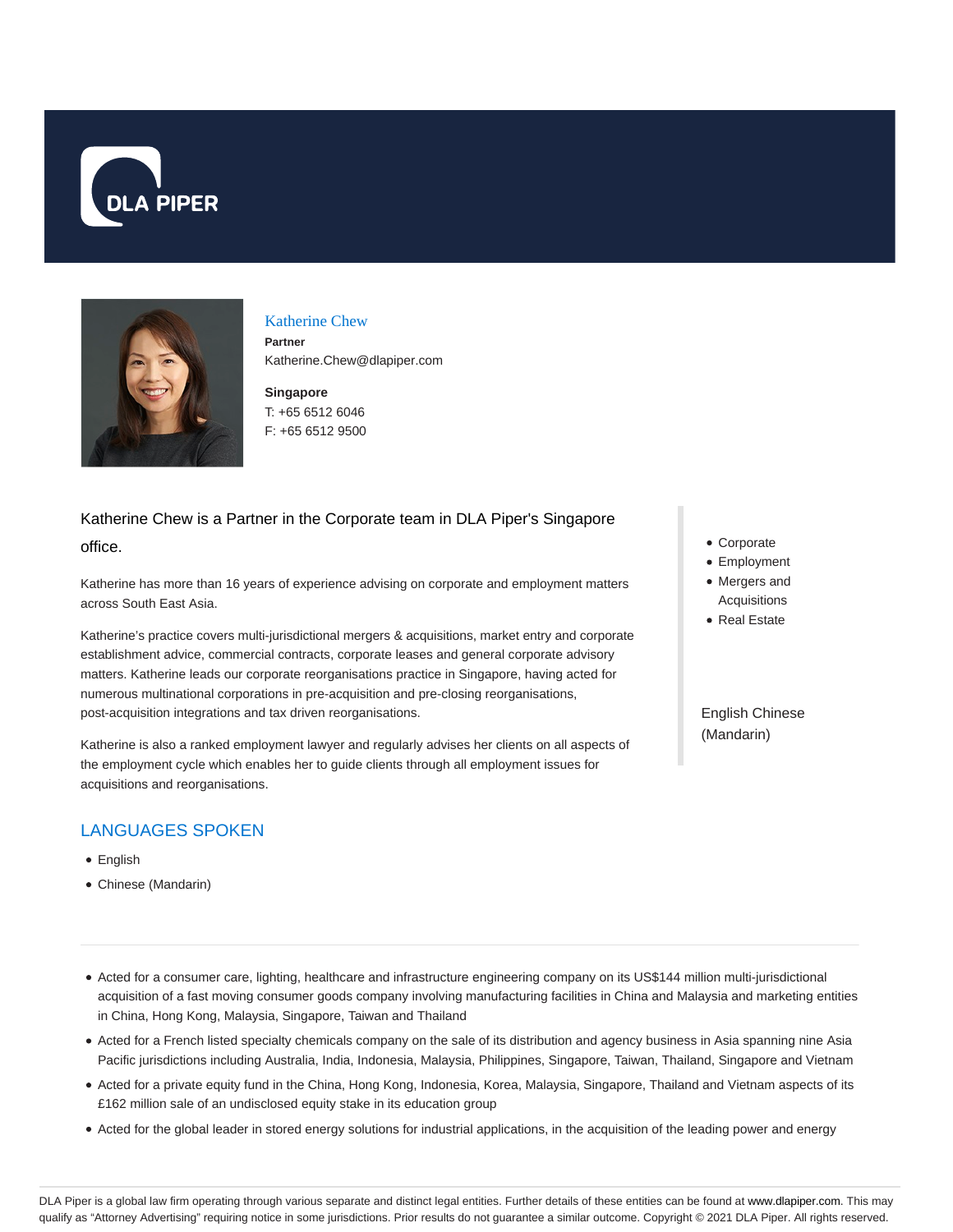storage solutions provider in Malaysia and Singapore

- Acted for France's largest advertising company, in respect of its acquisitions of a Malaysian-based premier interactive digital agency, India's leading performance marketing agency with a footprint in India, Seattle, Dubai and Singapore and a leading mobile firm in Singapore with operations in New York, Sweden and Singapore
- Acted for a private equity holding company in the Singapore aspects of its US\$225 million divestment of a food manufacturing business in Singapore and China to one of the world's leading marketers and producers of food (Cross Border Deal of the Year, Middle Markets - M&A Atlas Awards)

## CREDENTIALS

## Professional Qualifications

- Solicitor of the Senior Courts of England and Wales
- Advocate and Solicitor of the Supreme Court of Singapore

#### **Recognitions**

- **Chambers Asia-Pacific:** Ranked Practitioner in Employment: International (2022)
- **Singapore Business Review:** Singapore most influential lawyers aged 40 and under (2018)

## **Education**

- National University of Singapore, LL.B. (2nd Class Upper Honours, Dean's List), 2005
- Postgraduate Practical Law Course: Board of Legal Education Singapore (Ranked 10th), 2006

#### INSIGHTS

## **Publications**

**Asia Pacific Employment Law Forecast 2021**

#### 16 February 2021

DLA Piper's APAC Employment Team has prepared their annual employment law forecast featuring a summary of the major legislative changes and key developments in 2020 that impacted the region and which also explores significant trends expected to shape the landscape for employers in 2021.

**Mass layoffs and collective redundancies guide**

#### 6 October 2020

As COVID-19 continues to impact the global economy in unprecedented ways, companies that have had to scale back or shut down operations are bracing for what the next few months will bring, and what this means for their workforces. In this guide, we examine key considerations for employers looking to make permanent reductions in force across APAC.

**Singapore: Tightening of work pass requirements**

28 August 2020

The COVID-19 pandemic has severely affected business and employees all over the globe, including Singapore. Due to the generally weak job market and the unpredictable growth outlook, the Ministry of Manpower announced certain measures in a statement released

DLA Piper is a global law firm operating through various separate and distinct legal entities. Further details of these entities can be found at www.dlapiper.com. This may qualify as "Attorney Advertising" requiring notice in some jurisdictions. Prior results do not guarantee a similar outcome. Copyright © 2021 DLA Piper. All rights reserved.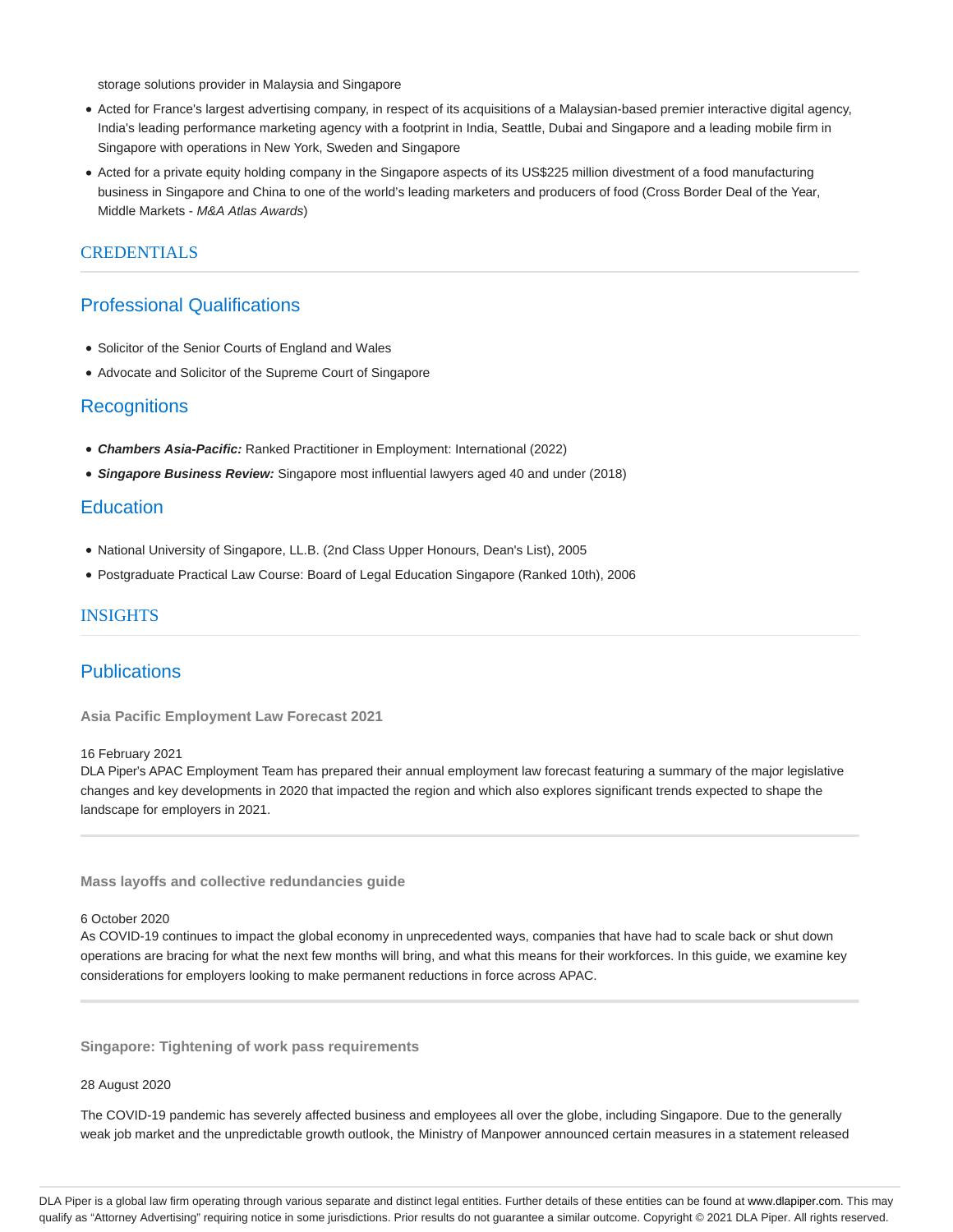Lexology Getting the Deal Through: Corporate Reorganisations, Singapore – 2020, 2021 and 2022

## **Events**

# Previous

**APAC Employment Year in Review Webinar**

3 February 2021 Webinar

**Doing Business Globally: Singapore**

4 November 2020 Webinar

**APAC Employment Law Update**

15 October 2020 Webinar

**Regional downsizings and redundancies in the time of coronavirus**

3 July 2020 | 12:30 PM - 2:00 PM (HKT) Webinar

#### **NFWS**

**DLA Piper advises US flexible workspace company Industrious on Asia expansion**

13 June 2022

DLA Piper has advised Industrious, the flexible workspace company backed by CBRE Group, on its acquisition of co-working space operator The Great Room, as part of the company's plan to expand its footprint internationally.

**DLA Piper announces partnership promotions for 2021**

28 April 2021

DLA Piper is proud to announce that 44 lawyers have been promoted to its partnership. The promotions are effective as of April 1, 2021 in the United States and May 1, 2021 for EMEA and Asia Pacific. The promotions have been made across many of the firm's practice

DLA Piper is a global law firm operating through various separate and distinct legal entities. Further details of these entities can be found at www.dlapiper.com. This may qualify as "Attorney Advertising" requiring notice in some jurisdictions. Prior results do not guarantee a similar outcome. Copyright © 2021 DLA Piper. All rights reserved.